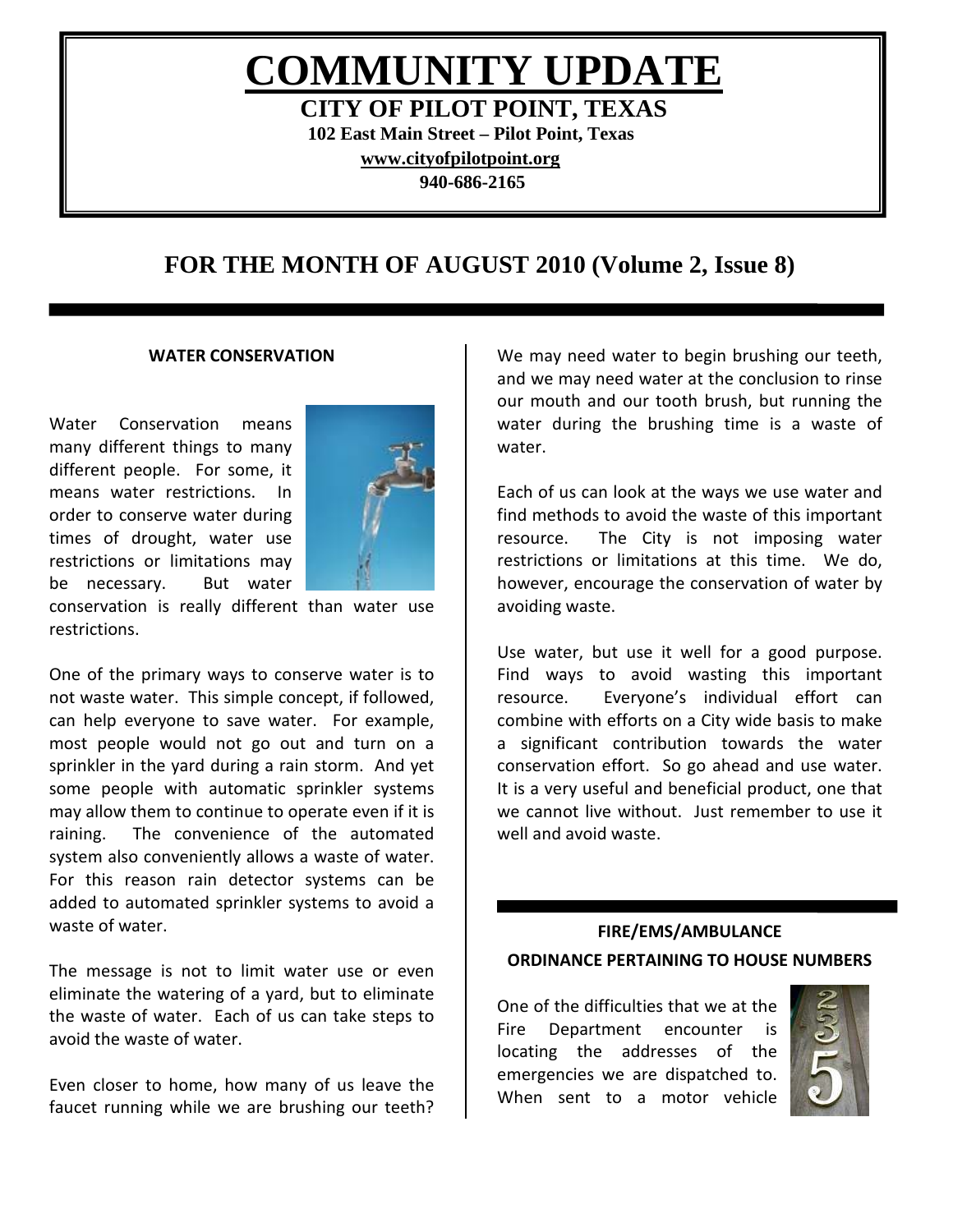accident or fire, there are telltale signs we are in the right place, i.e., dented autos, smoke or visible flames. But sometimes when we are sent to a residence or business, locating the correct address is a challenge, especially at night. You would be surprised how many places in town do not have their mailbox or structure marked with the proper numbers. Here is the portion of the ordinance that applies:

D. Style of Numbers: The number plate placed upon any building shall be metal or wood, or the number may be painted on the front of the building, door, post, transom or other place. The number shall be at least three inches (3") in height and so as to be easily seen from the street.

E. Duty to Affix Numbers: If the owner or lessee of any building shall fail, refuse or neglect to place the number or replace it when necessary, the City Manager may cause a notice to be personally served on said owner or lessee or mailed by registered mail to his last known address, ordering him to place or replace the number. Said owner or lessee shall comply with such notice within ten (10) days from the date of service. (Ord. 83, 4-28- 86) Newer homes are using cast concrete house numbers that are very visible. In either case, they should be visible from the street and able to be seen at night. Contrasting colors make this easier. Reflective numbers are even better, such as the type on many mail boxes, provided your box is in front of the address and not grouped with others remote from the location. Please help us by adhering to the ordinance which helps us help you faster.

# **MAIN STREET 4SQUARE VOLUNTEERS**

One of the great things about *Bonnie & Clyde*  **Days** is everyone can play a role. Part of becoming an Active 4Square Volunteer is you agree to dress up (or down!) in costumes of the 30's. 30's attire need not be complicated or expensive. *Dress Up* like Bonnie & Clyde or *Dress Down* - find some old overalls and a floppy

newsboy cap – or grab an old wide tie from your grandfather's closet, pair of baggy pants and a fedora and you're set. For ideas watch the movies *Bonnie and Clyde* or the *Grapes of Wrath*, or view ideas at one of these sites:

[http://www.fashion-era.com/stylish\\_thirties.htm](http://www.fashion-era.com/stylish_thirties.htm)

<http://www.youtube.com/watch?v=PnZCVkP7GlE>

[http://www.vogue.co.uk/fashion/show.aspx/catwalk-report/id,8339#](http://www.vogue.co.uk/fashion/show.aspx/catwalk-report/id,8339)

Lend a hand, become part of the gang, have some fun and support our square all at the same time. Become a 4Square Volunteer. All together we can make Bonnie & Clyde Days a success and in the process turn community service from an obligation to a privilege.

A volunteer sheet is now available on the City's website at [www.cityofpilotpoint.org](http://www.cityofpilotpoint.org/) - click on the 4Square logo on the right hand side and sign up today!

# **POLICE DEPARTMENT VACATION SAFETY TIPS**

With summer already here, many people will be headed out of town for vacation. Taking a few steps before you leave and while you are on vacation will help protect yourself and your property.

# **Before Leaving:**

- Arrange to have a neighbor or someone else you trust check on your residence while you are gone.
- Stop your mail and newspaper or have someone pick them up daily.
- For extended trips, arrange for someone to mow your lawn.
- Put your lights on timers, especially in the rooms you are normally in. If you don't have timers, they are fairly inexpensive to purchase and easily found at your **local**  stores.
- Give your family or close friends a copy of your itinerary, including information for places you will be staying at in case of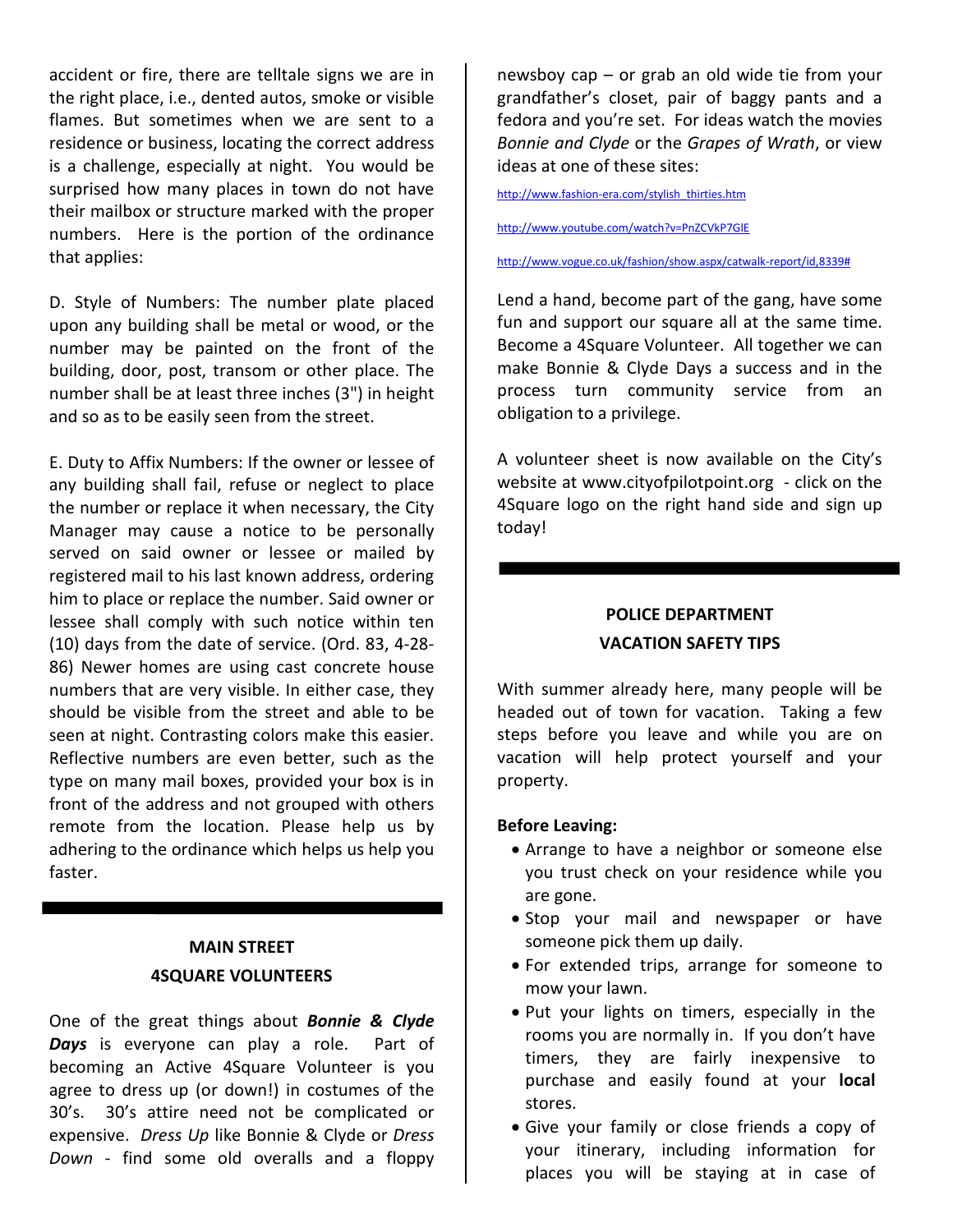emergency. Let them know when you leave and when you return home.

• Call or stop by the Pilot Point Police Department (940) 686-2969 to be put on the vacation watch list. Or simply go online and complete a Vacation Watch Form. You will be asked the dates you are planning on being gone, when you will be returning, descriptions of any vehicles that may be left in your driveway, locations of any lights you will be leaving on and the names and contact information for any key holders to your residence.

# **While on Vacation:**

- Remember to lock your vehicle doors and keep valuables out of sight, including items such as GPS's and cell phones.
- If you are traveling to a location you've never been to before, make sure to plan your route and bring maps with you. Even if you are using a GPS, it is good to bring back-up maps with you.
- Lighten your purse or wallet. If there are credit cards you will not be using on your trip, leave them at home in a secure place.

# **CODE ENFORCEMENT CORNER LINE OF SIGHT ORDINANCE**

Corner Lots: On a corner lot in any district, nothing shall be erected, placed, planted, or allowed to grow in such a manner as to materially impede vision between a height of two feet (2') and ten feet (10') above the center line grades of the intersecting streets in the area bounded by the street lines of such corner lots and a line joining points along said street lines twenty five feet (25') from the point of the intersection. A tree(s) that exists on the effective date hereof, with a diameter of eight inches (8"), will be exempt from this regulation. However, if the tree(s) is removed for any reason, the exemption no longer exists and replanting will be strictly prohibited.

# **LIBRARY ONLINE RESOURCES**

The Library would like to spread the word about a new online resource for Texas job seekers developed by *Texas Workskills Development in Libraries*. The site offers help with job searching, resume writing, basic computer skills, interviewing skills and tips plus much more. The information can be found at<http://twdl.org/> or you can find the link on the library's website: [www.pilotpointlibrary.org.](http://www.pilotpointlibrary.org/) And don't forget, a free library card allows you to use library computers with internet access so that you may tap into this valuable resource as well as many others.

Independent readers ages 5 through 17 can still pick up reading logs, complete 300 minutes of reading and return them to the library for rewards. In addition to prizes, every completed log will be entered in a drawing in which one winner will win a \$25.00 savings account courtesy of PointBank. The last day to exchange reading logs for prizes & be eligible for the drawing is August 13, 2010.

Visit our website for more library information or call the library at 940 686-5004.

# **ANIMAL CONTROL ANIMAL ADVISORY COMMITTEE**

The City of Pilot Point is looking for citizens to serve on the Animal Advisory Committee.

The committee shall meet at least three (3) times each year and shall perform the following duties:

This committee adopts procedural rules, as it shall deem necessary to govern its meetings and work effectively to review, revise, and recommend that the appropriate animal shelter laws approved are implemented pursuant to the Texas Health and Safety Code Section 823.005.